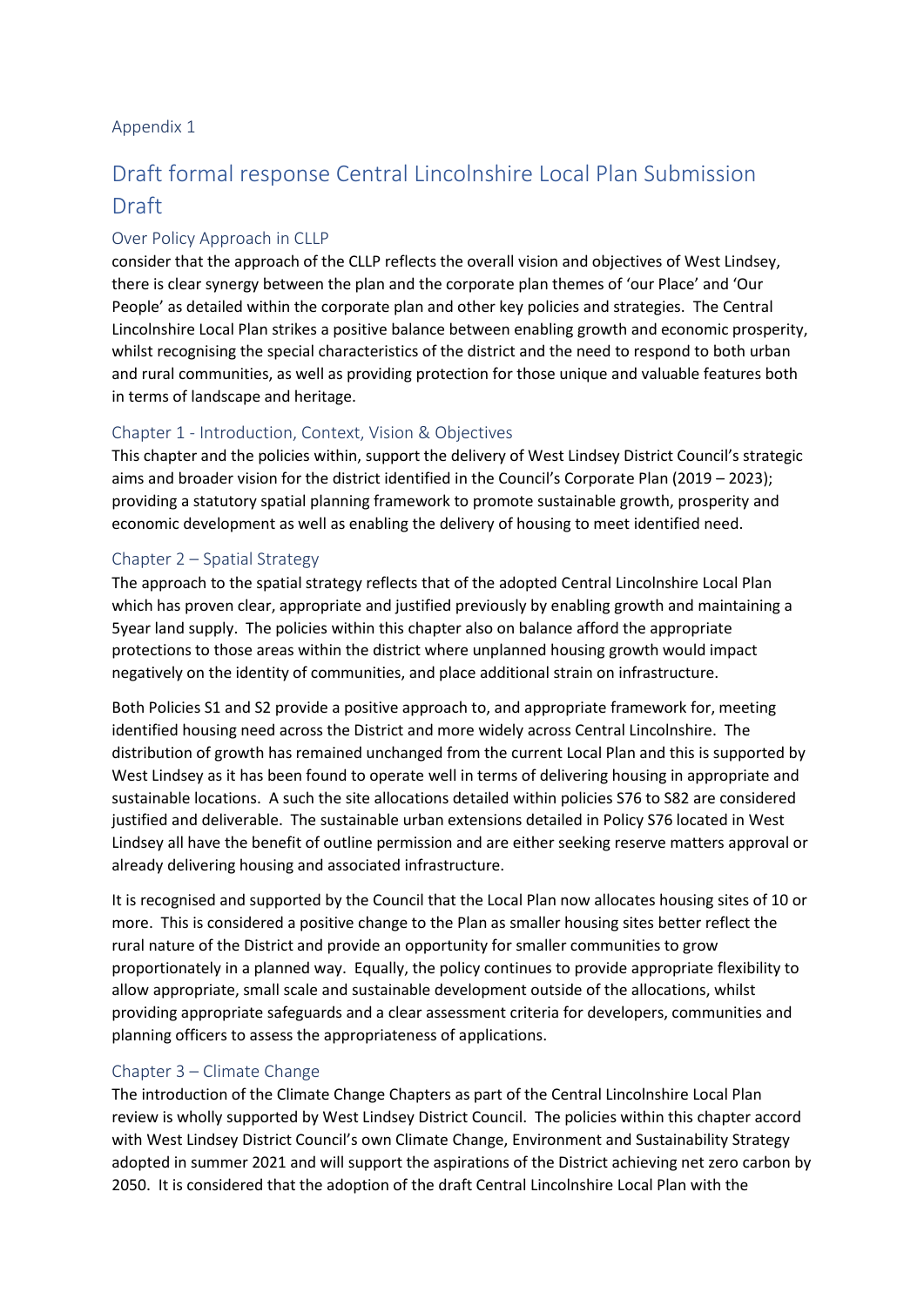inclusion of all of the policies within Chapter 3 of the Local Plan will deliver positive outcomes for the communities across West Lindsey and seek to safeguard the district for future generations.

It is considered that policies S6, S7 and S8 provides a positive framework in which to assess new development across Central Lincolnshire. It is strongly asserted within the Council that any new development in the District strives for excellence in terms of energy efficiency, sustainability and where possible achieves carbon net zero. The Council welcomes the requirement that all development must provide Energy Statements to confirm that both the design principles and energy consumption requirement have been met is the correct. Equally, whilst it is accepted that there may be circumstances were all requirement can't be met, the fact that this is dealt with by exception is the correct approach. The inclusion of the value zones acknowledging the function of the different housing markets across the District is too an appropriate approach, it essentially presents the current Building Regulation standards as the very minimum that should be achieved, encouraging all areas to achieve more, whilst acknowledging viability challenges in some areas. The purpose of this policy seems to be seeking to reduce the number of homes that will require future retrofit initiatives and overall support the reduction in the Countries demand for energy. In this fact Wets Lindsey District Council supports this policy direction.

In relation to meeting the needs of the Countries energy demands, the Council recognises the need for renewable energy and supports the extensive evidence and rationale on which Policy S14 has been based upon. It is considered that the policy strikes the correct balance in its approach, providing a positive framework against which specific renewable energy applications maybe assessed upon. Moreover, the policy recognises the National position on Wind Turbines specifically and accords with it through the utilisation of a two-stage assessment approach. The Council recognises there is an on-going need to review the approach to energy generation and considers that Policy S14 provides a positive framework in which to do this.

It is acknowledged by West Lindsey District Council that Lincolnshire County Council is the Minerals Authority for Lincolnshire and as such are responsible for making decisions on applications in this regard. However, in the broader context of what the Central Lincolnshire Local Plan is trying to achieve and indeed what West Lindsey District Councils' own Climate Change, Environment and Sustainability Strategy it is considered appropriate that there is a policy within the Local Plan which resists the extraction of fossil fuels within the Districts Local Planning Authority Areas.

# Policy S22 – Affordable Housing

The approach taken in Policy S22 is supported, providing a positive policy framework to enable the delivery of housing both in rural and urban areas that meets identified need and is reflective of the housing markets across the district. It is acknowledged that the policy in relation to First Homes exception sites is provided within the NPPF and whilst it is disappointing that national policy has sought to impose such development on rural communities, it is acknowledged that Policy S22 seeks to provide clarity on the areas of the application which may be assessed under the adopted Local Plan.

# Policy S39 - Market Rasen and Caistor Town Centres

The inclusion of a policy which deals exclusively with development in Market Rasen and Caistor is wholly supported, having been positively prepared and justified. The context provided in the supporting text recognising the important role in which these towns play in West Lindsey, supporting rural communities as well as highlighting some of the challenges they now face is very important. As such, the policy itself provide a positive framework in which to assess future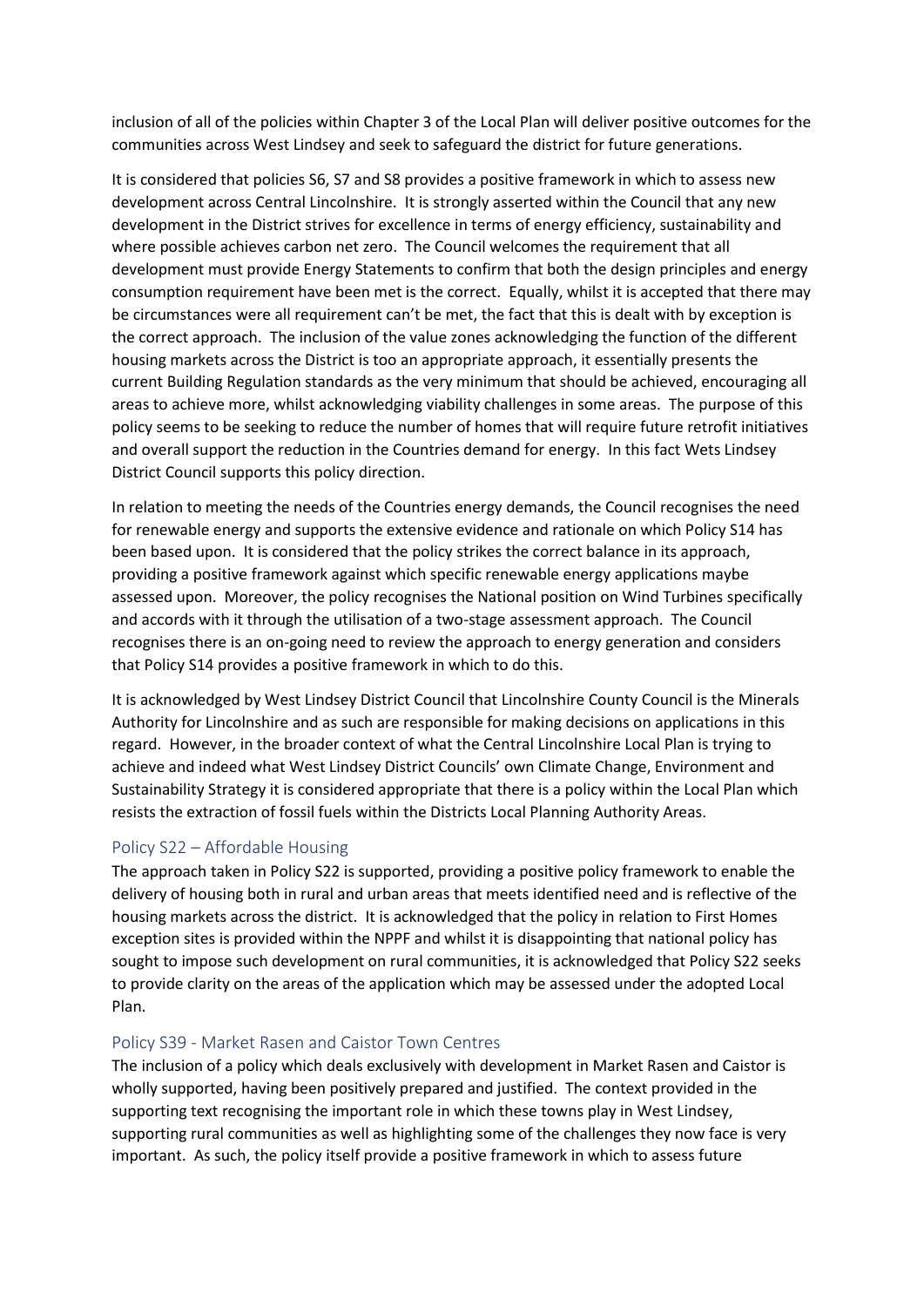development proposals to ensure both towns are in the best position to thrive throughout the plan period and beyond.

# Policy S40 - District, Local and Village Centres

This policy is considered of great importance, specifically to rural communities. The last two years have demonstrated clearly the need for local facilities and amenities. This policy clearly promotes future development of such facilities and seeks to, where possible ensure the protection of existing village centres, recognising the import role they play in terms of the creation of sustainable places, being the heart of the community and also providing invaluable facilities for vulnerable members of society. It is acknowledged that the recent update to the Use Class Order has the potential to put some existing facilities at risk of conversion without planning permission and it is acknowledged that this policy seeks where possible to mitigate against this.

# Policy S52 – Universities and Colleges

This policy refers to the Riseholme Campus being shown on the policies map, however the area is not showing up on the submitted policies map. Please add the area based on the area mapped in the Adopted Central Lincolnshire Local Plan 2017.

# Chapter 11 - Natural Environment

Being a predominately rural district and having the benefit of an Area of Outstanding Natural Beauty the policies contained within this chapter are considered very important and are supported. It is considered appropriate both in terms of protecting existing green and blue infrastructure and promoting the creation of more across the District. The inclusion of policies specifically relating to Biodiversity and Geodiversity are also supported and the approach very much aligns with the vision and objectives of the Council's recently adopted Climate Change, Sustainability and Environment Strategy.

# Policy NS73 – Gainsborough Riverside Regenerations Area

The Council welcomes the inclusion of the Non-strategic policy which highlights this area as a priority area for improvement and regeneration. The criteria in which applications would be assessed are fully supported and accord with both West Lindsey's broader approach to the regeneration of Gainsborough and those detailed within the Gainsborough Neighbourhood Plan. It is considered that this policy supports and promotes the aspirations of the District Council for the town.

#### Policy S75 – RAF Scampton

It is considered that the update to this Local Plan policy, following the Regulation 18 consultation, means that the policy is robust and appropriate; drawing out both the key issues and opportunities for the site. The policy emphasises the historic importance of the site and affords positive protection to the heritage as future uses are explored. The Council fully supports the requirement of a masterplan prior to development to further safeguard the base and ensure that future development proposals are both sustainable, viable and appropriate and relate positively to the existing community.

# Policy S80 – Housing Sites in Large Villages

Site allocation WL/WELT/008A phasing in the supporting text is incorrect. The text states the site to be phased back after WL/WELT/001 and WL/WELT/007. However, this should be phased back from WELT/003 which is the adjacent site with an existing permission. Furthermore, following consultation with LCC highways the categorisation is incorrect, it is deemed R (red) category and should in fact be A (amber) category. Access should be available from WL/Welt/003 but also from Eastfield Lane. It is acknowledged that Eastfield Lane does require road widening and the culverting